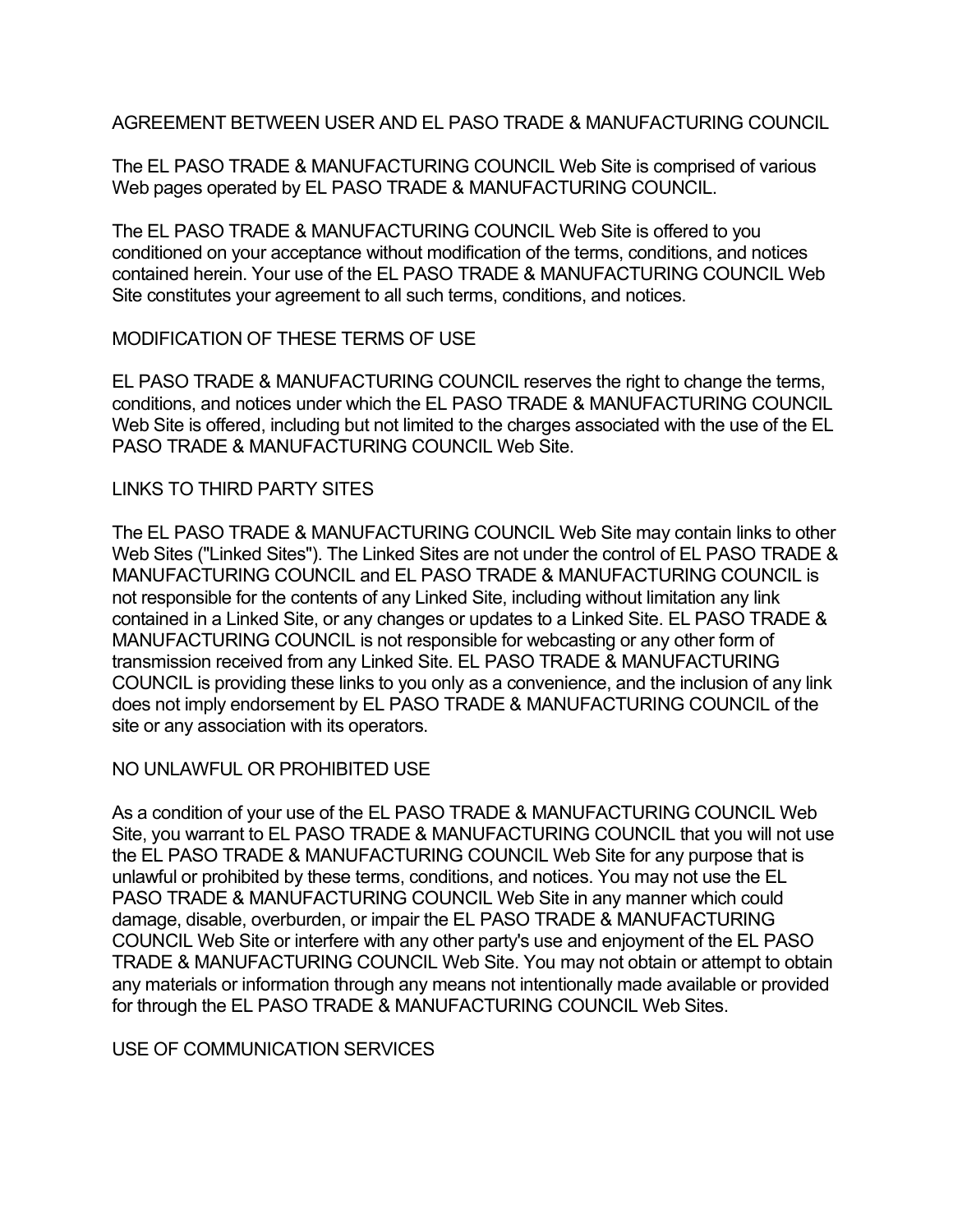The EL PASO TRADE & MANUFACTURING COUNCIL Web Site may contain bulletin board services, chat areas, news groups, forums, communities, personal web pages, calendars, and/or other message or communication facilities designed to enable you to communicate with the public at large or with a group (collectively, "Communication Services"), you agree to use the Communication Services only to post, send and receive messages and material that are proper and related to the particular Communication Service. By way of example, and not as a limitation, you agree that when using a Communication Service, you will not:

- Defame, abuse, harass, stalk, threaten or otherwise violate the legal rights (such as rights of privacy and publicity) of others.
- Publish, post, upload, distribute or disseminate any inappropriate, profane, defamatory, infringing, obscene, indecent or unlawful topic, name, material or information.
- Upload files that contain software or other material protected by intellectual property laws (or by rights of privacy of publicity) unless you own or control the rights thereto or have received all necessary consents.
- Upload files that contain viruses, corrupted files, or any other similar software or programs that may damage the operation of another's computer.
- Advertise or offer to sell or buy any goods or services for any business purpose, unless such Communication Service specifically allows such messages.
- Conduct or forward surveys, contests, pyramid schemes or chain letters.
- Download any file posted by another user of a Communication Service that you know, or reasonably should know, cannot be legally distributed in such manner.
- Falsify or delete any author attributions, legal or other proper notices or proprietary designations or labels of the origin or source of software or other material contained in a file that is uploaded.
- Restrict or inhibit any other user from using and enjoying the Communication Services.
- Violate any code of conduct or other guidelines which may be applicable for any particular Communication Service.
- Harvest or otherwise collect information about others, including e-mail addresses, without their consent.
- Violate any applicable laws or regulations.

EL PASO TRADE & MANUFACTURING COUNCIL has no obligation to monitor the Communication Services. However, EL PASO TRADE & MANUFACTURING COUNCIL reserves the right to review materials posted to a Communication Service and to remove any materials in its sole discretion. EL PASO TRADE & MANUFACTURING COUNCIL reserves the right to terminate your access to any or all of the Communication Services at any time without notice for any reason whatsoever.

EL PASO TRADE & MANUFACTURING COUNCIL reserves the right at all times to disclose any information as necessary to satisfy any applicable law, regulation, legal process or governmental request, or to edit, refuse to post or to remove any information or materials, in whole or in part, in EL PASO TRADE & MANUFACTURING COUNCIL's sole discretion.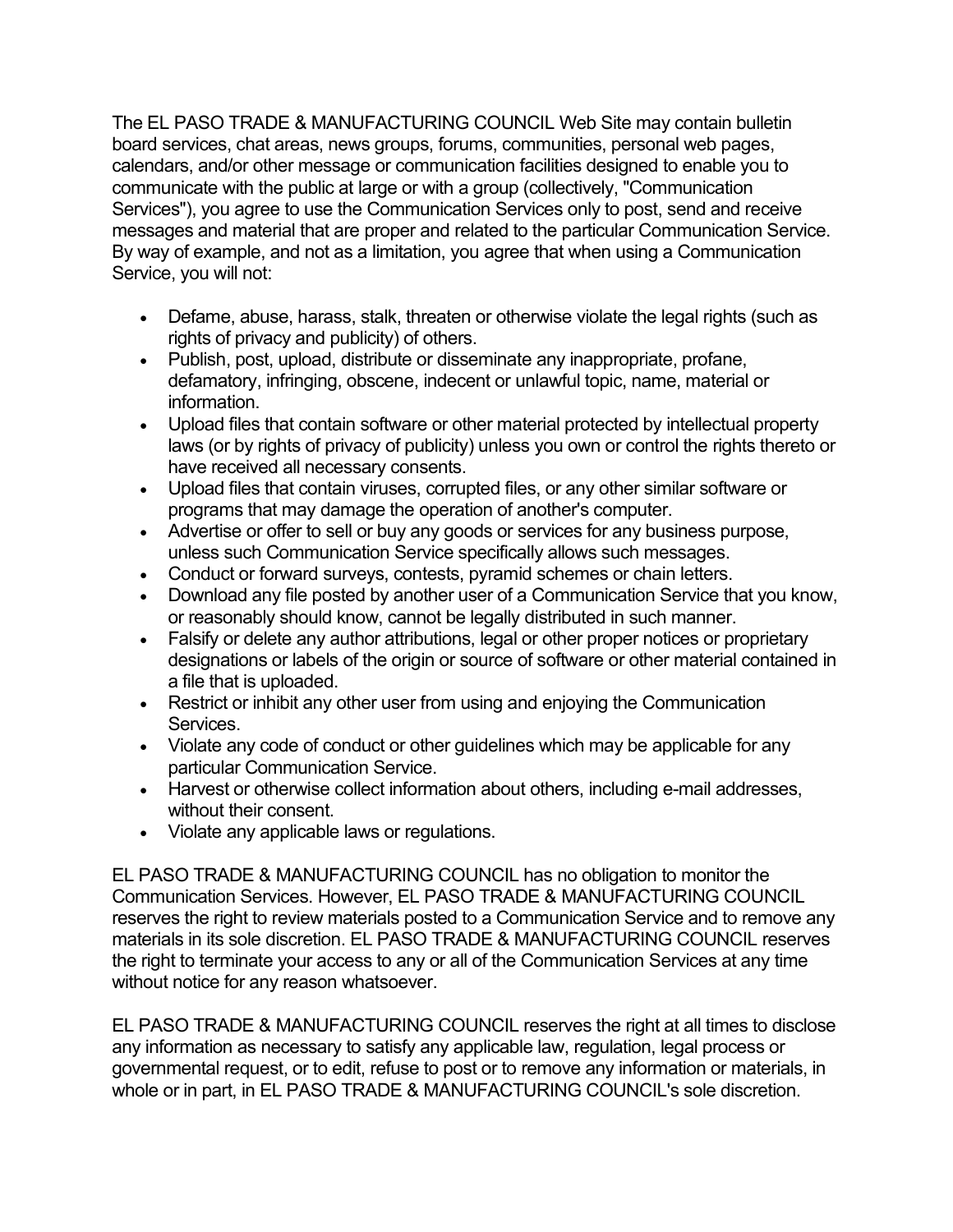Always use caution when giving out any personally identifying information about yourself or your children in any Communication Service. EL PASO TRADE & MANUFACTURING COUNCIL does not control or endorse the content, messages or information found in any Communication Service and, therefore, EL PASO TRADE & MANUFACTURING COUNCIL specifically disclaims any liability with regard to the Communication Services and any actions resulting from your participation in any Communication Service. Managers and hosts are not authorized EL PASO TRADE & MANUFACTURING COUNCIL spokespersons, and their views do not necessarily reflect those of EL PASO TRADE & MANUFACTURING COUNCIL.

Materials uploaded to a Communication Service may be subject to posted limitations on usage, reproduction and/or dissemination. You are responsible for adhering to such limitations if you download the materials.

MATERIALS PROVIDED TO EL PASO TRADE & MANUFACTURING COUNCIL OR POSTED AT ANY EL PASO TRADE & MANUFACTURING COUNCIL WEB SITE

EL PASO TRADE & MANUFACTURING COUNCIL does not claim ownership of the materials you provide to EL PASO TRADE & MANUFACTURING COUNCIL (including feedback and suggestions) or post, upload, input or submit to any EL PASO TRADE & MANUFACTURING COUNCIL Web Site or its associated services (collectively "Submissions"). However, by posting, uploading, inputting, providing or submitting your Submission you are granting EL PASO TRADE & MANUFACTURING COUNCIL, its affiliated companies and necessary sublicensees permission to use your Submission in connection with the operation of their Internet businesses including, without limitation, the rights to: copy, distribute, transmit, publicly display, publicly perform, reproduce, edit, translate and reformat your Submission; and to publish your name in connection with your Submission.

No compensation will be paid with respect to the use of your Submission, as provided herein. EL PASO TRADE & MANUFACTURING COUNCIL is under no obligation to post or use any Submission you may provide and may remove any Submission at any time in EL PASO TRADE & MANUFACTURING COUNCIL's sole discretion.

By posting, uploading, inputting, providing or submitting your Submission you warrant and represent that you own or otherwise control all of the rights to your Submission as described in this section including, without limitation, all the rights necessary for you to provide, post, upload, input or submit the Submissions.

## LIABILITY DISCLAIMER

THE INFORMATION, SOFTWARE, PRODUCTS, AND SERVICES INCLUDED IN OR AVAILABLE THROUGH THE EL PASO TRADE & MANUFACTURING COUNCIL WEB SITE MAY INCLUDE INACCURACIES OR TYPOGRAPHICAL ERRORS. CHANGES ARE PERIODICALLY ADDED TO THE INFORMATION HEREIN. EL PASO TRADE & MANUFACTURING COUNCIL AND/OR ITS SUPPLIERS MAY MAKE IMPROVEMENTS AND/OR CHANGES IN THE EL PASO TRADE & MANUFACTURING COUNCIL WEB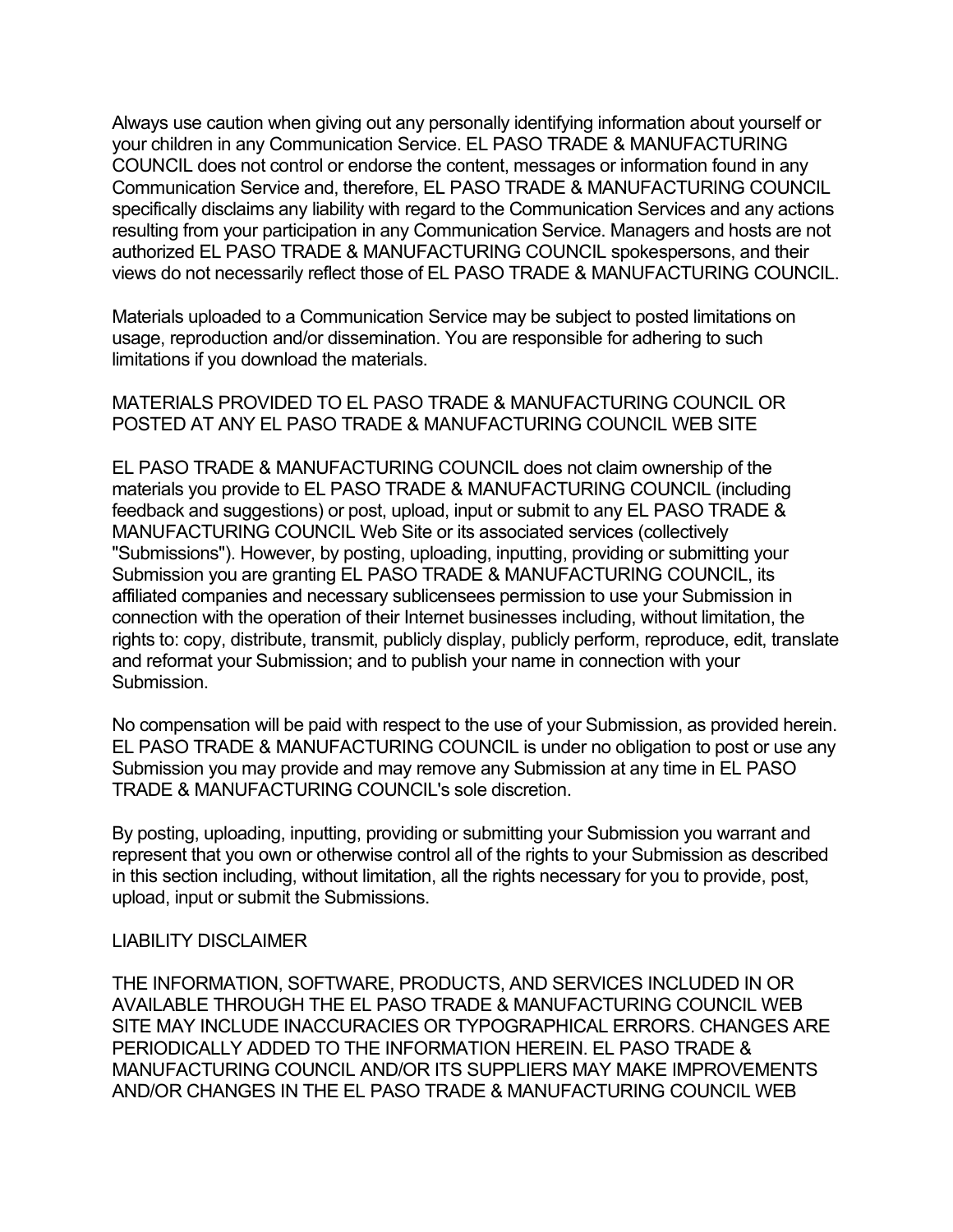SITE AT ANY TIME. ADVICE RECEIVED VIA THE EL PASO TRADE & MANUFACTURING COUNCIL WEB SITE SHOULD NOT BE RELIED UPON FOR PERSONAL, MEDICAL, LEGAL OR FINANCIAL DECISIONS AND YOU SHOULD CONSULT AN APPROPRIATE PROFESSIONAL FOR SPECIFIC ADVICE TAILORED TO YOUR SITUATION.

EL PASO TRADE & MANUFACTURING COUNCIL AND/OR ITS SUPPLIERS MAKE NO REPRESENTATIONS ABOUT THE SUITABILITY, RELIABILITY, AVAILABILITY, TIMELINESS, AND ACCURACY OF THE INFORMATION, SOFTWARE, PRODUCTS, SERVICES AND RELATED GRAPHICS CONTAINED ON THE EL PASO TRADE & MANUFACTURING COUNCIL WEB SITE FOR ANY PURPOSE. TO THE MAXIMUM EXTENT PERMITTED BY APPLICABLE LAW, ALL SUCH INFORMATION, SOFTWARE, PRODUCTS, SERVICES AND RELATED GRAPHICS ARE PROVIDED "AS IS" WITHOUT WARRANTY OR CONDITION OF ANY KIND. EL PASO TRADE & MANUFACTURING COUNCIL AND/OR ITS SUPPLIERS HEREBY DISCLAIM ALL WARRANTIES AND CONDITIONS WITH REGARD TO THIS INFORMATION, SOFTWARE, PRODUCTS, SERVICES AND RELATED GRAPHICS, INCLUDING ALL IMPLIED WARRANTIES OR CONDITIONS OF MERCHANTABILITY, FITNESS FOR A PARTICULAR PURPOSE, TITLE AND NON-INFRINGEMENT.

TO THE MAXIMUM EXTENT PERMITTED BY APPLICABLE LAW, IN NO EVENT SHALL EL PASO TRADE & MANUFACTURING COUNCIL AND/OR ITS SUPPLIERS BE LIABLE FOR ANY DIRECT, INDIRECT, PUNITIVE, INCIDENTAL, SPECIAL, CONSEQUENTIAL DAMAGES OR ANY DAMAGES WHATSOEVER INCLUDING, WITHOUT LIMITATION, DAMAGES FOR LOSS OF USE, DATA OR PROFITS, ARISING OUT OF OR IN ANY WAY CONNECTED WITH THE USE OR PERFORMANCE OF THE EL PASO TRADE & MANUFACTURING COUNCIL WEB SITE, WITH THE DELAY OR INABILITY TO USE THE EL PASO TRADE & MANUFACTURING COUNCIL WEB SITE OR RELATED SERVICES, THE PROVISION OF OR FAILURE TO PROVIDE SERVICES, OR FOR ANY INFORMATION, SOFTWARE, PRODUCTS, SERVICES AND RELATED GRAPHICS OBTAINED THROUGH THE EL PASO TRADE & MANUFACTURING COUNCIL WEB SITE, OR OTHERWISE ARISING OUT OF THE USE OF THE EL PASO TRADE & MANUFACTURING COUNCIL WEB SITE, WHETHER BASED ON CONTRACT, TORT, NEGLIGENCE, STRICT LIABILITY OR OTHERWISE, EVEN IF EL PASO TRADE & MANUFACTURING COUNCIL OR ANY OF ITS SUPPLIERS HAS BEEN ADVISED OF THE POSSIBILITY OF DAMAGES. BECAUSE SOME STATES/JURISDICTIONS DO NOT ALLOW THE EXCLUSION OR LIMITATION OF LIABILITY FOR CONSEQUENTIAL OR INCIDENTAL DAMAGES, THE ABOVE LIMITATION MAY NOT APPLY TO YOU. IF YOU ARE DISSATISFIED WITH ANY PORTION OF THE EL PASO TRADE & MANUFACTURING COUNCIL WEB SITE, OR WITH ANY OF THESE TERMS OF USE, YOUR SOLE AND EXCLUSIVE REMEDY IS TO DISCONTINUE USING THE EL PASO TRADE & MANUFACTURING COUNCIL WEB SITE.

TERMINATION/ACCESS RESTRICTION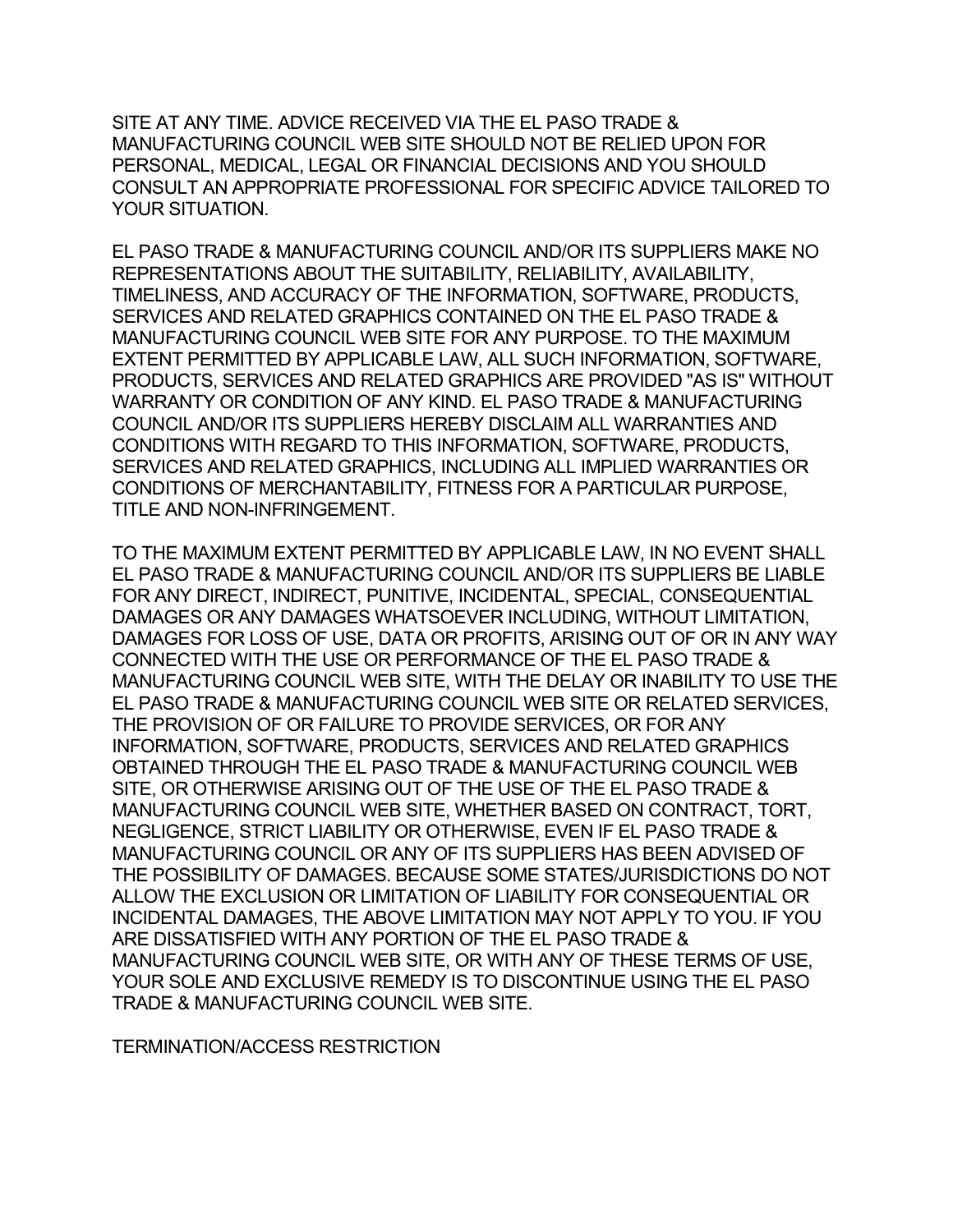EL PASO TRADE & MANUFACTURING COUNCIL reserves the right, in its sole discretion, to terminate your access to the EL PASO TRADE & MANUFACTURING COUNCIL Web Site and the related services or any portion thereof at any time, without notice. GENERAL To the maximum extent permitted by law, this agreement is governed by the laws of the State of Texas, U.S.A. and you hereby consent to the exclusive jurisdiction and venue of courts in El Paso County, Texas, U.S.A. in all disputes arising out of or relating to the use of the EL PASO TRADE & MANUFACTURING COUNCIL Web Site. Use of the EL PASO TRADE & MANUFACTURING COUNCIL Web Site is unauthorized in any jurisdiction that does not give effect to all provisions of these terms and conditions, including without limitation this paragraph. You agree that no joint venture, partnership, employment, or agency relationship exists between you and EL PASO TRADE & MANUFACTURING COUNCIL as a result of this agreement or use of the EL PASO TRADE & MANUFACTURING COUNCIL Web Site. EL PASO TRADE & MANUFACTURING COUNCIL's performance of this agreement is subject to existing laws and legal process, and nothing contained in this agreement is in derogation of EL PASO TRADE & MANUFACTURING COUNCIL's right to comply with governmental, court and law enforcement requests or requirements relating to your use of the EL PASO TRADE & MANUFACTURING COUNCIL Web Site or information provided to or gathered by EL PASO TRADE & MANUFACTURING COUNCIL with respect to such use. If any part of this agreement is determined to be invalid or unenforceable pursuant to applicable law including, but not limited to, the warranty disclaimers and liability limitations set forth above, then the invalid or unenforceable provision will be deemed superseded by a valid, enforceable provision that most closely matches the intent of the original provision and the remainder of the agreement shall continue in effect. Unless otherwise specified herein, this agreement constitutes the entire agreement between the user and EL PASO TRADE & MANUFACTURING COUNCIL with respect to the EL PASO TRADE & MANUFACTURING COUNCIL Web Site and it supersedes all prior or contemporaneous communications and proposals, whether electronic, oral or written, between the user and EL PASO TRADE & MANUFACTURING COUNCIL with respect to the EL PASO TRADE & MANUFACTURING COUNCIL Web Site. A printed version of this agreement and of any notice given in electronic form shall be admissible in judicial or administrative proceedings based upon or relating to this agreement to the same extent and subject to the same conditions as other business documents and records originally generated and maintained in printed form. It is the express wish to the parties that this agreement and all related documents be drawn up in English.

## **TRADEMARKS**

The names of actual companies and products mentioned herein may be the trademarks of their respective owners.

The example companies, organizations, products, people and events depicted herein are fictitious. No association with any real company, organization, product, person, or event is intended or should be inferred.

Any rights not expressly granted herein are reserved.

NOTICES AND PROCEDURE FOR MAKING CLAIMS OF COPYRIGHT INFRINGEMENT